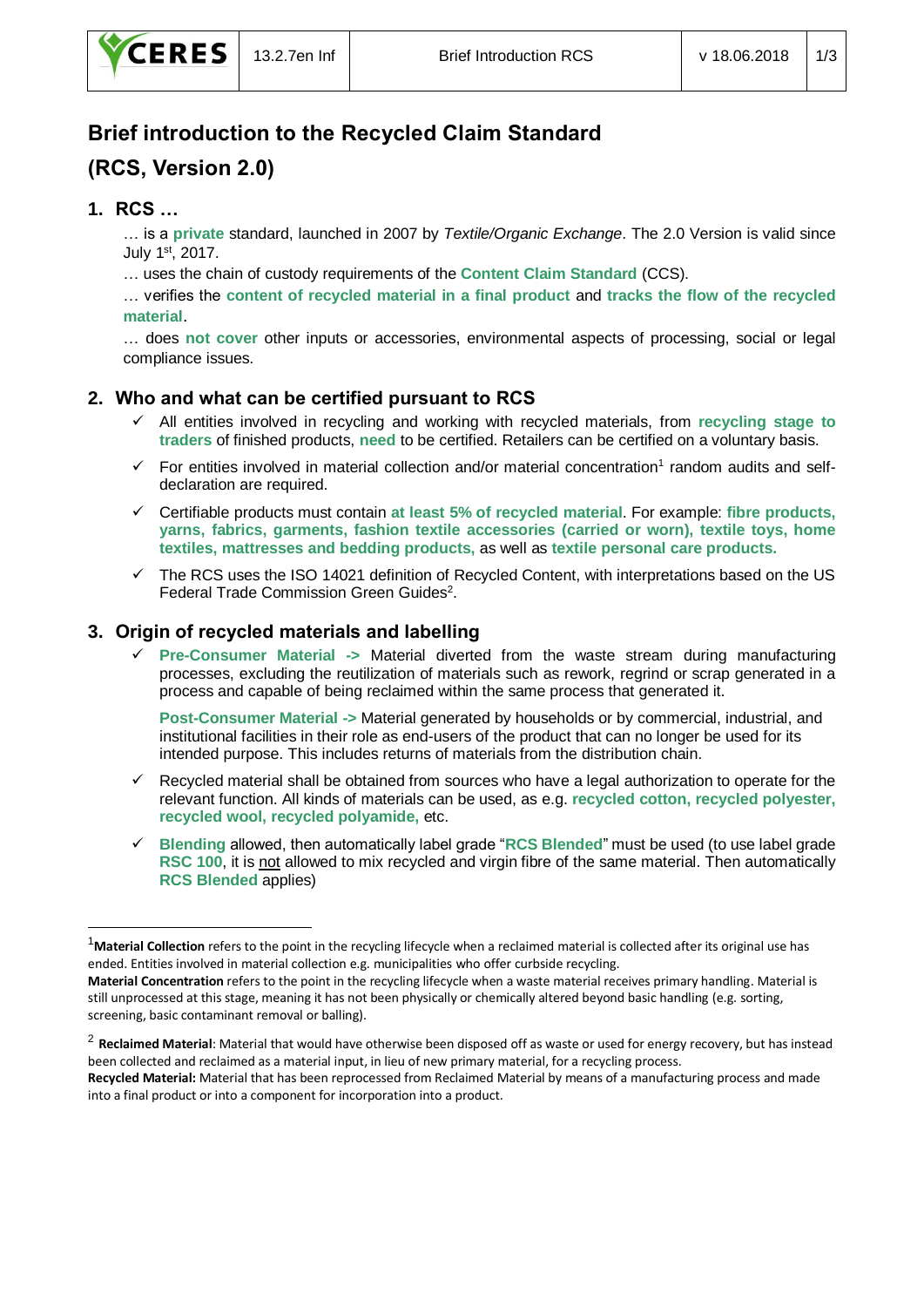$\checkmark$  Labelling options according to fibres used:

| <b>RCS</b>                             | 100% Recycled                                    | <b>Minimum</b><br>95% Recycled                                                           | 5-95% Recycled                                      |
|----------------------------------------|--------------------------------------------------|------------------------------------------------------------------------------------------|-----------------------------------------------------|
| <b>Recycled Material</b><br>Percentage | 100%                                             | Min. 95%                                                                                 | 5-95%                                               |
| Label Grade                            | <b>RCS 100</b>                                   | <b>RCS 100</b>                                                                           | <b>RCS Blended</b>                                  |
| Logo to be used                        | Made with Recycled Material<br><b>CERES-1245</b> | Made with Recycled Material<br><b>CERES-1245</b>                                         | Made with X% Recycled Material<br><b>CERES-1245</b> |
| Restrictions                           | <b>NA</b>                                        | No mixing of the same<br>material (e.g. Blending of<br>recycled and virgin<br>polyester) | None                                                |

- ✓ When the RCS logo is used, a **reference to the certification body** that has certified the goods (e.g. certification body's name and/or logo) and a reference to the **certified company** (e.g. company's name and/or certification number) as well as the **label grade** must be used.
- ✓ **Brands and retailers** may only have logos applied to goods that have been certified to the end of the supply chain (incl. last step of ownership).
- ✓ **Individual components of a product** may be identified as certified to the RCS only in a manner that makes it completely clear that it is only the identified component that contains recycled material, and not the whole product. For example, only the upper of a shoe is made with 100% recycled material.

**Please take into account the regulations formulated by the standard regarding the usage of the logo (see [http://textileexchange.org/integrity/\)](http://textileexchange.org/integrity/)!**

## **4. Separation in case of companies which produce both recycled and virgin material**

- ✓ The operator applying for RCS certification must set up a **good system for separating recycled products from virgin ones**. This applies to the reception of the recycling material, as well as all steps of processing, storage rooms, etc., up to sale.
- ✓ The best separation, of course, is **in space**: separate warehouses and production lines for recycled materials.
- ✓ However, this may often not be possible; in this case, separation in **time** is allowed: RCS goods will be processed at the same machines as virgin once, but at different times. It then has to be assured that relevant equipment is cleaned systematically before processing RCS goods. The company additionally has to take adequate measures to **prevent contamination** during transport, storage and production.

## **5. Identification**

- ✓ RCS products must be **clearly identified** and **tracked** as they move through production.
- ✓ This may include, but is not limited to, **direct labelling** of RCS products, machines, storage vessels, or storage areas.
- ✓ Labels and signs must be **visible** and **understandable** by all workers operating in the area.

## **6. Traceability**

✓ As a minimum, **traceability** must be assured one step back and one step fourth at each stage of the supply chain.